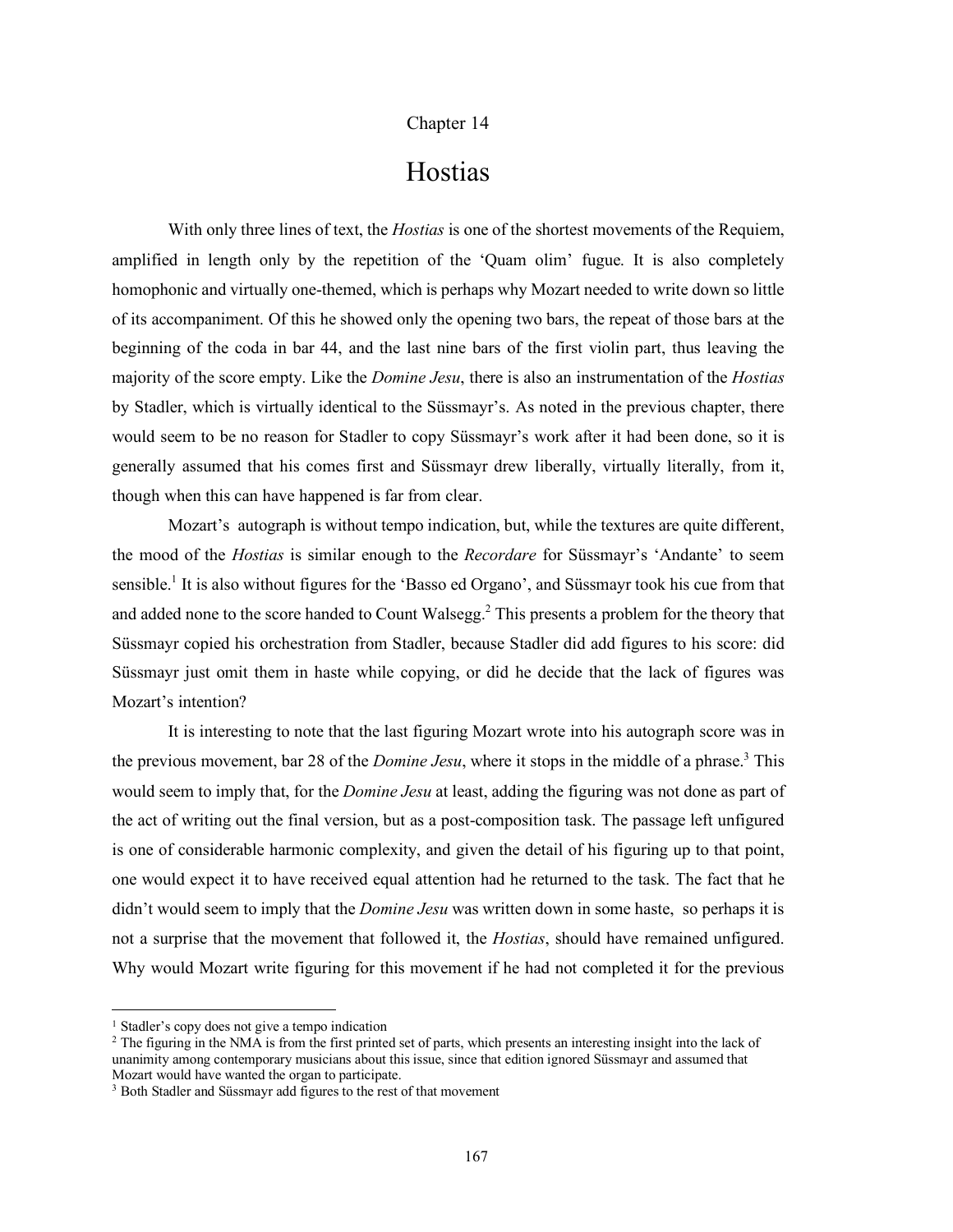one? It is a little puzzling that Süssmayr did not add figures for the movement (as he had for the above-mentioned passage in the *Domine Jesu*) because after the first two bars marked 'solo', Mozart clearly wrote "Tutti" over the bottom staff in bar 3, implying that the organ should join at that point.<sup>4</sup>

Mozart also fails to give any opening dynamic: all the other movements in the autograph have tempo and dynamic indications as well as articulation marks (even the incomplete *Lacrymosa*), which also might imply that he was writing in greater haste in this movement than before, at a speed that caused some of the basics to slip his mind. 5

The first dynamic indication is not until the *piano* in bar 24 at 'et preces,' and this is problematic because bar 24 is not the beginning of the section, bar 23 is, where the text is repeated. The *piano* in bar 24 implies that bar 23 should be *forte* (otherwise the *piano* is redundant), and with that dynamic added, bars 23 to 26 become the first of a series of similar loud-soft pairings, and the basis of the form of this section, a development of the main theme:

> (23-4)/25-6; 27-8/29-30; 31-32/33-4 *etc* ( *f* ) *p f p f p*

Each *forte* introduces a new key, first the surprising dominant minor (B flat minor), then proceeding through D flat major, D minor via a C sharp diminished  $7<sup>th</sup>$  (the enharmonic of D flat) before returning to the tonic E flat major via the V7 of B flat major of which the bass falls a semitone to form a French sixth before arriving at the desired dominant in bar 42. The addition of *forte* in bar 23 makes this shape explicit, the dynamics articulating the form, but it by no means follows that the movement up to that point should be *forte*. <sup>6</sup> In fact, just the opposite: it strongly implies that the cadence before it should be *piano*, or the expressivity of the opening of the new section is undermined.7 So, the cadence in bar 21 should be at a *piano* dynamic, which in turn implies a *piano*

 <sup>4</sup> The lack of figures for the end of the *Domine Jesu* and *Hostias* would seem to imply that the two movements were written into the autograph consecutively, reinforcing the idea that the *Hostias* was indeed the last movement Mozart worked on.

<sup>5</sup> A further indication of haste is that Mozart wrote 'suspice' instead of 'suscipe' in the choral parts

<sup>6</sup> as suggested by Maunder, (p. 188): 'Mozart's *forte* in bar 39 must be intended to continue to the *p* in bar 46 presumably implies that bars 44–45 are still forte. Hence bars 1–2 should be forte as well.' However, Mozart does not always mark *crescendo* or *diminuendo* in his scores (a notable exception being in the *crescendo* marked over the phrase 'judicandus homo reus' in the *Lacrymosa)*, and the *piano* at bar 46 could simply mean that a diminuendo has brought the dynamic down to *piano* by that point. (See also note 4 below for Levin's argument for a *forte* opening.)

 $^7$  A case could be made for the last phrase of the first section from bar 16-21 "quarum hodie memoriam facimus" to start *forte*, followed by the diminuendo that would be required to bring the dynamic level down to *piano* for the cadence. This would be a perfectly valid interpretation, (see also bars 39-44), but it is not an editorial decision, rather one of personal preference of the conductor.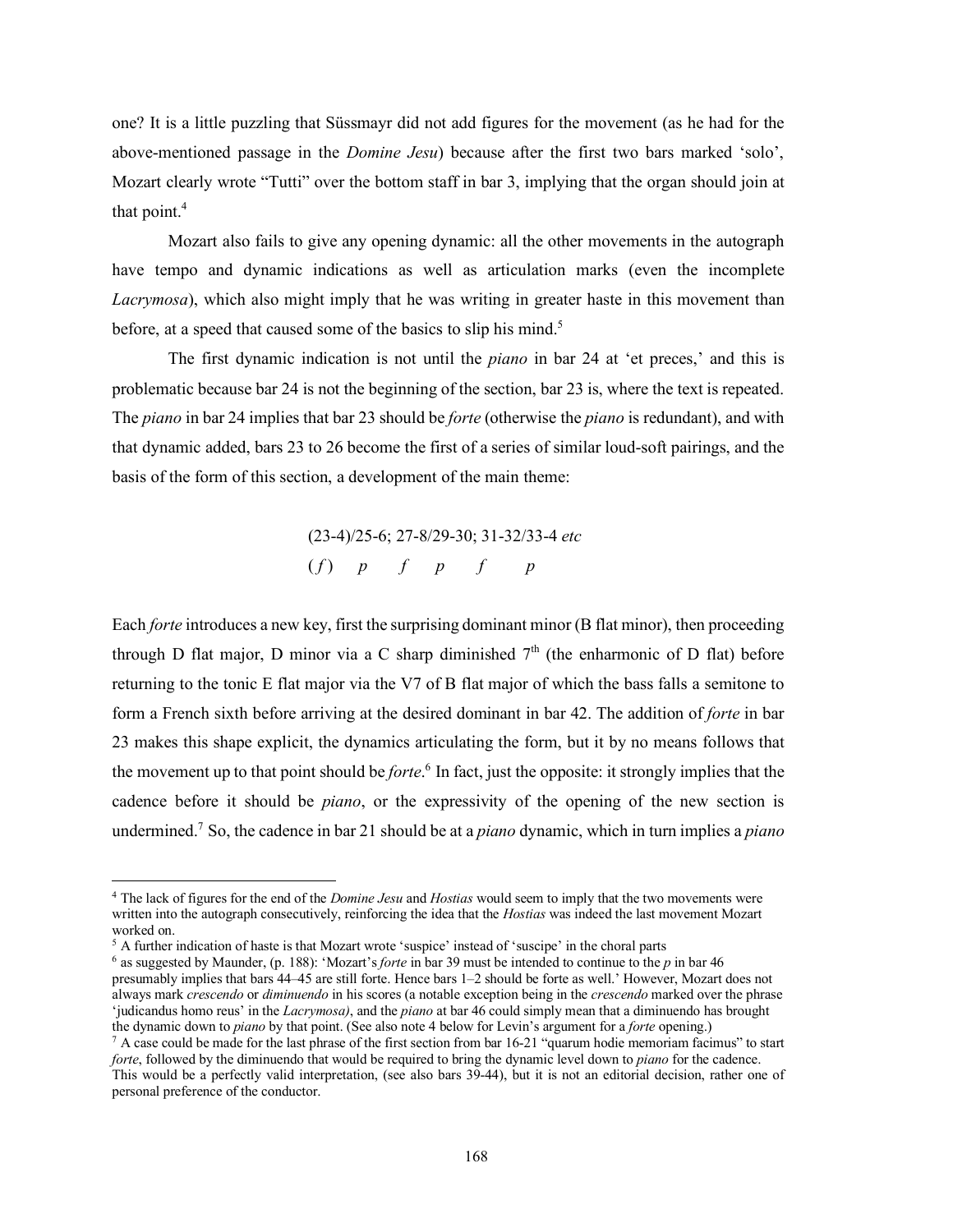opening, as the NMA has it, though it is interesting that neither Stadler or Süssmayr mark it that way. 8

Another line of reasoning suggesting a quiet opening dynamic is that, except for the *Dies Irae*—which could hardly be anything other than *forte*—each movement up to this point has opened at a different dynamic or intensity level than its immediate predecessor,<sup>9</sup> for obvious dramatic reasons. Since there would seem to be no reason in either the text or the structure of the preceding 'Quam olim' fugue why Mozart's *forte* indication in bar 43 shouldn't continue to the end of the movement, it is consistent with the construction of the Requiem up to this point to assume that the *Hostias* should open with a contrasting dynamic.<sup>10</sup> Perhaps more important than all of these considerations is of course the text (strangely, not part of Levin's or Maunder's discussion of the dynamic of this movement, but surely central to a master dramatist's conception of the most apt way to set it): "we offer Thee, O Lord, our prayers and sacrifices of praise, accept them for the souls we commemorate today. Let them pass from death to life." This is a petitionary prayer that intensifies as the text is repeated: if the opening is *forte* then less contrast is possible, resulting in a much less satisfying dramatic arc.

The question of dynamic is important not just for performance, but for the orchestration of the movement: a *forte* marking would have a different set of implications for which instruments should be used, and how, than *piano.* The key of E flat major obviously eliminates the participation of the trumpets and timpani, and surely Stadler and Süssmayr were correct to write *senza tromboni* for this movement. The only remaining question is when and how the basset horns and bassoons should participate. Süssmayr's wind parts are virtually identical to Stadler's: the bassoons fulfill different roles, the second doubling the orchestral basses while the first joins the basset horns in doubling the top three choral lines. This confusion about the bassoon role is similar to the orchestration of the 'ne absorbeat' fugue, and it seems just as strange to have the same timbre with different functions here.<sup>11</sup> The rhythm of his basset horns mostly follows that of its associated voice

 <sup>8</sup> Perhaps, like the figuring, this dynamic too comes from the first set of parts?

<sup>9</sup> The *Tuba mirum* following the *Dies Irae* has no dynamic marking, but the opening with the unaccompanied solo trombone followed by bass soloist has a very different intensity than the full orchestra of the *Dies Irae*, and the strings are marked *piano* in bar 5. While the *Rex tremendae* does, of course, end softly, the overall *gestalt* of the movement is an intense tutti *forte*, the opposite of the following *Recordare*

<sup>&</sup>lt;sup>10</sup> Levin has observed that in Baroque music the absence of an indicated dynamic most often implies *forte*, and given the many Baroque models for the Requiem the case can be made to apply that argument to the opening of the *Hostias*. Of course, the absence of anything in such an incomplete score should not be considered a final decision, so nothing can be inferred from Mozart's lack of dynamic indication here. However, not only does the opening of the movement seem to be more 'stile moderno' than 'antico', but, since the *Hostias* is followed by a reprise of the *Quam olim* fugue, a *forte* opening would mean three successive sections at the same dynamic level. It is interesting to note that, although Levin gives parts for trombones in his edition, they are optional, suggesting that a *piano* opening is quite possible. <sup>11</sup> Interestingly, Stadler writes 'col basso' in the second bassoon part in bar 36 (even though his first bassoon is silent). Süssmayr wrote rests: did he ignore Stadler's direction, change it, or, in haste, not see it?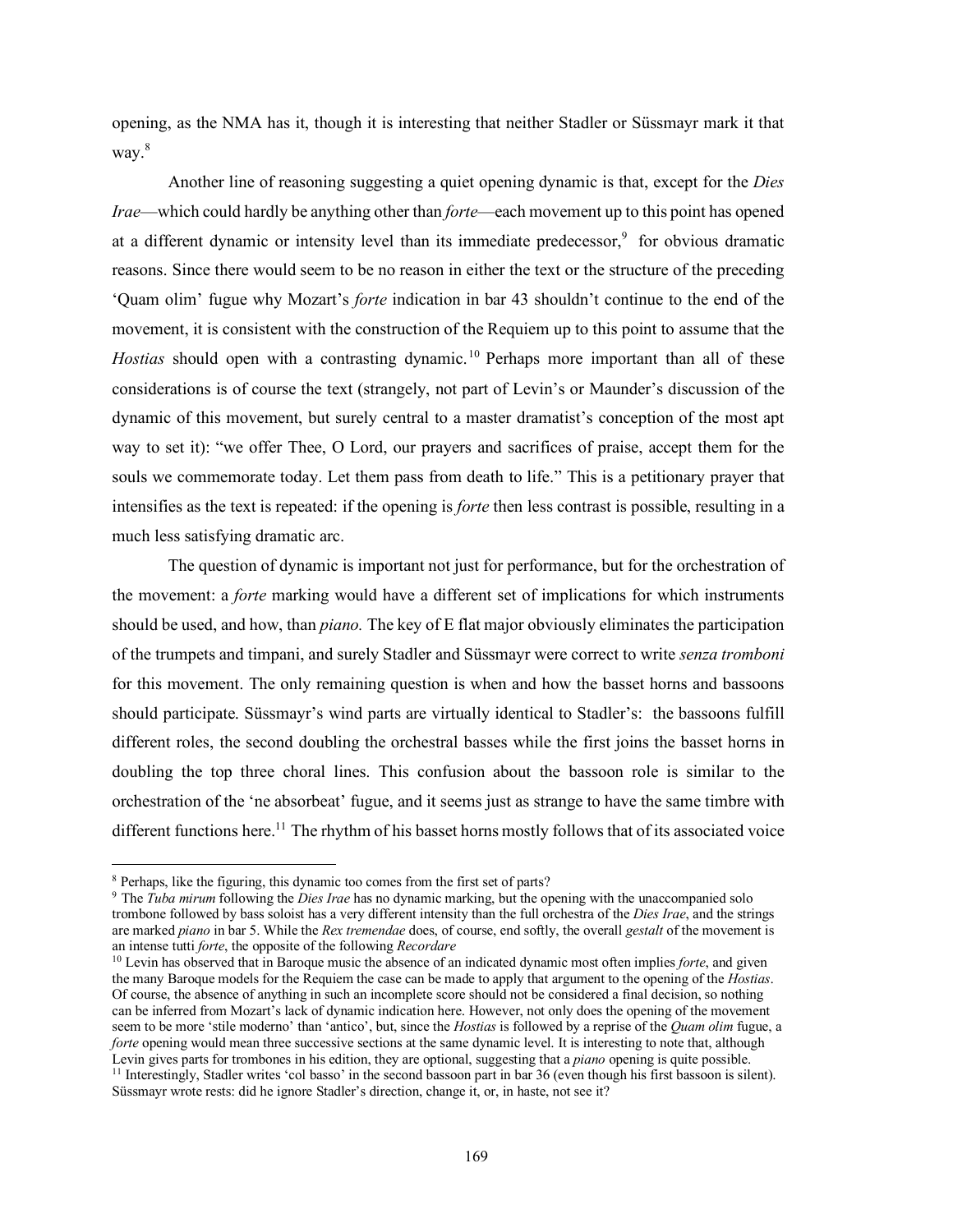part, where longer notes instead of the repeated crotchets required by the text would be better, allowing greater clarity for the text. He does use longer notes to point the hemiola in bars 19–20, and that technique would have improved bars 12–13 and 17–18 considerably. While the winds drop out during the *piano* passages of the middle section (bars 23–44) and for the coda (44 to the end), after the two-bar instrumental introduction they play continuously during the first choral section.

But are the winds really necessary in this *piano* environment?<sup>12</sup> Would it not be more effective to hold them in reserve them for specific moments? The final Allegro chorus section of *Die Zauberflöte* "Es sieget die Stärke" shows that Mozart did not consider *piano* choruses needed automatically to be doubled by winds. A more effective use of the winds in the *Hostias* would be to hold them until bar 16 to support the final six bars of the opening phrase, as in the present edition.

Both men use them very effectively to support the *forte* chorus at the intensified repetition of the text in bar 23-32, correctly inserting rests during the *piano* measures, though the basset horn rhythm in bar 35 is quite bizarre, entering *forte* on an unstressed syllable and then completely unnecessarily repeating the chord on the third beat of the next bar, which emphasises an unstressed syllable, and then just stops:<sup>13</sup>



As the first measure of the above examples show, both Stadler and Süssmayr incorrectly notate Mozart's *forte* on the third beat instead of the second. The example on the right shows how bars 34-6 are handled in the present edition, though a case could equally be made for bringing them in two beats earlier, with Mozart's *forte* marking. Stadler/Süssmayr did not use the winds after the cadence in bar 44, and this does have the effect of emptying the texture before the return of the complexities of the *Quam olim* fugue. However, their timbre is very effective during this

 $12$  Especially with the participation of the organ in a not dissimilar timbre

<sup>&</sup>lt;sup>13</sup> The last bar of the example on the left is where Stadler's second bassoon continues 'col bassi'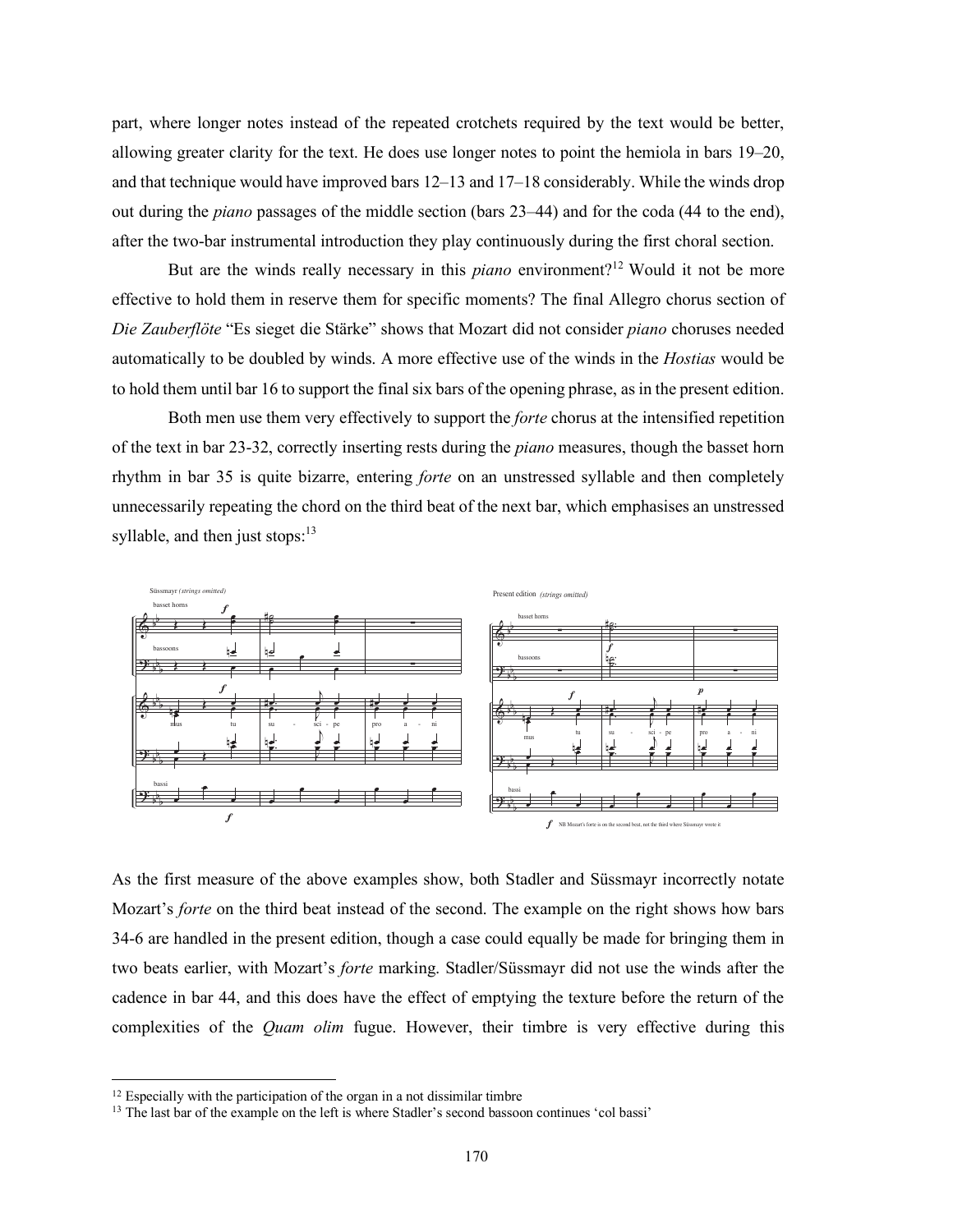modulating coda, especially as Mozart's violin part develops its own independent line at this point, offering less support for the chorus. Their inclusion in this phrase also provides a solution to a thorny question in the last two bars: should the violins play alone, or have some harmonic support? If the basset horns and bassoons are already playing, they would be available if desired. This will be discussed further at the end of the chapter.

The strings are the heart of the accompaniment of this movement. However, Mozart left quite a dilemma: his opening two measures have an unusual variation of a three-part texture for the strings—the violas play in unison with the second violins rather than the basses. Does this mean that these two instruments should play unison throughout,<sup>14</sup> or is this a configuration only for the introduction and the interludes, when the chorus is silent? The Requiem is not replete with examples of how Mozart used the strings during homophonic chorus passages, but a comparison with his masses and the *Messiah* orchestration—a comparison that the modern editor-completer is, of course, in a better position to make than Süssmayr was—would suggest that a four-part string texture is the more likely, that the string parts should have their own identity while coinciding with the chorus lines on important beats, and they should be spaced in the same way as they would normally be if there were no singers present. Perhaps Mozart notated the three-part texture in the introduction and interludes precisely *because* they were different from when the chorus is singing.

Like the wind writing, Stadler's and Süssmayr's string parts are almost identical, though there is an interesting anomaly in the opening: corrections in his score suggest that Süssmayr originally intended to double the soprano and alto lines exactly in the violins, but changed his mind:



Is this just an error made in haste, starting off with every intention of doing his own version, but deciding after all just to copy Stadler? Since there are also corrections to the first note in the second

<sup>&</sup>lt;sup>14</sup> As Levin does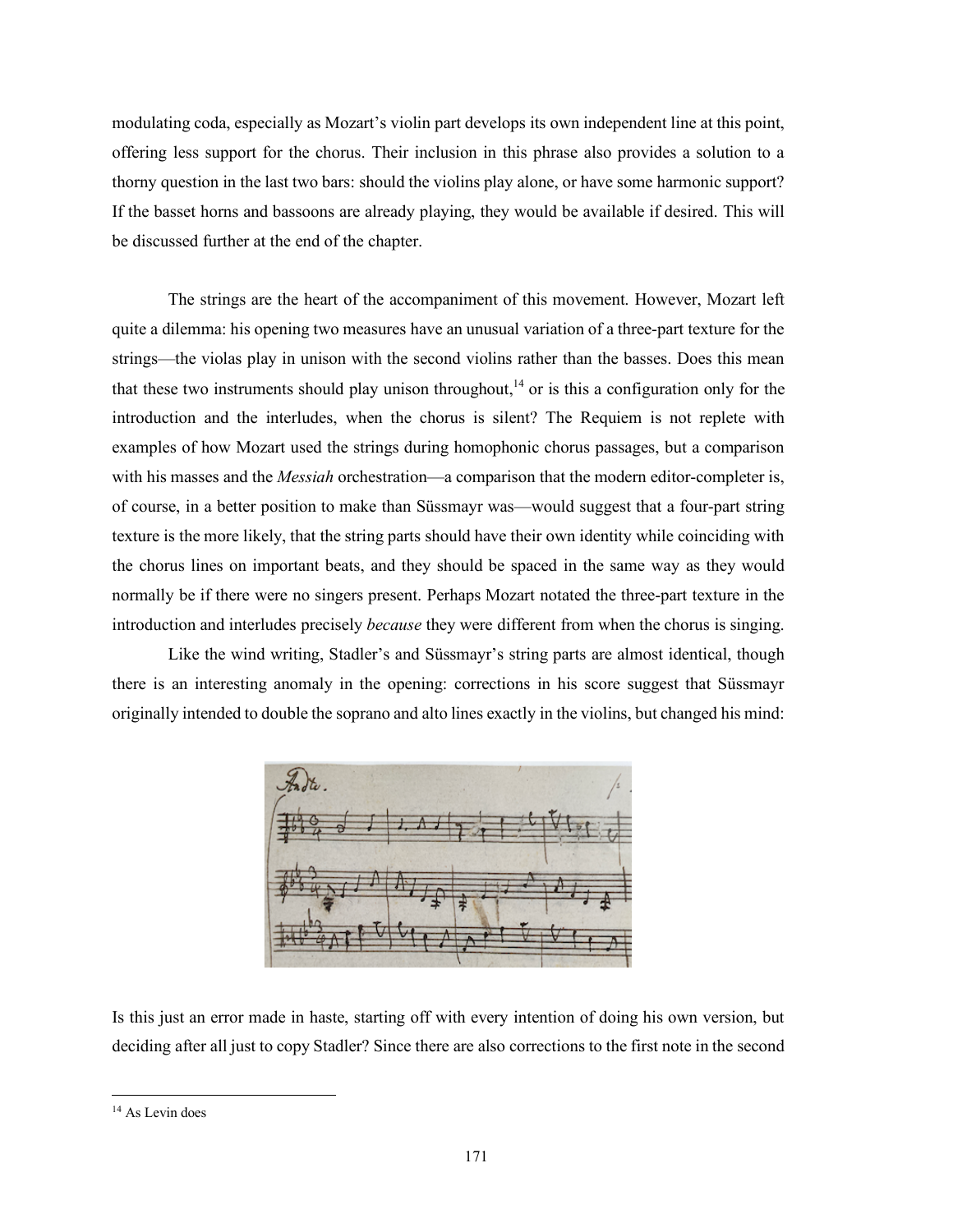violins and the second and third viola notes of Mozart's incipit, perhaps miscopying is the most likely explanation. It is undoubtedly, however, the correct decision to use the syncopated rhythm throughout, but it is a shame that both men suspended the figure in bars 4 and 5, where for two measures the syncopated motif is abandoned, instead copying the minims and crotchets of the sopranos. The *Hostias* is virtually one-themed, and to abandon that theme for two bars in the middle of the phrase and then resume it is somewhat mercurial, at best. <sup>15</sup> Yet, as the corrected opening shows, it was no easy task. It is hard to divine the source of Maunder's confidence that 'the violin part almost writes itself.<sup>'16</sup> On the contrary, this last movement for which Mozart completed the choral parts has the fewest clues to work with. There are no real models within the Requiem itself and relatively few applicable extended passages in the rest of his *oeuvre*. Although it may be simple-looking on the page, it is no easy matter to provide a sympathetic and convincing accompaniment that is both supportive of the chorus yet independent in its own right, as Mozart's accompaniments always are.

While Stadler and Süssmayr may have been able to glean very few things from Mozart's *aides-mémoire*, one observation might have been that Mozart only uses the syncopated motif as an actual melody in the coda (bar 46 to the end). This would be an appropriate place to make a departure from what had gone before, developing a theme after the main body of the movement is done and we begin to modulate away from E flat major to prepare for the repeat of the 'Quam olim' fugue. This would in turn imply that the figure should not be used in that way during the main body of this movement. Could that be why the first violin part of bars 3–4 doesn't seem quite to fit there as a melodic line? Dramatically it is too near the opening of the movement to 'pull focus' from the chorus by being independent, since it happens at the same time as we hear the opening melody for the first time. It is also strange to start such an independent line only to abandon it after two bars, and then for the not particularly good reason of doubling the sopranos. Once he introduces it in bar 46, Mozart continues the 'new' motif for the whole nine-bar phrase, not part of one, to the end of the movement. Having said that, one can certainly understand how it might have been difficult to pass up a snippet of actual Mozart that seemed to match a hole in the autograph, whether it truly fit or not $17$ 

 <sup>15</sup> The *Sanctus* of K. 192, the first violin part of which does bear <sup>a</sup> more than passing resemblance to the *Hostias*, (as cited by Maunder on p. 188), is actually not much help on this point, since there are no violas, the second violins have a completely independent line and the syncopated pattern only lasts six bars, not the entire movement.  $16$  Maunder, p.  $189$ 

<sup>&</sup>lt;sup>17</sup> Another reason for the poor fit, as Maunder is correct to point out on p. 188, is the A flat on the last note of bar 2 in the second violins/violas: while fine against the bass part as it rises into bar 3, when repeated in bar 4 it creates an awkward diminished fifth-perfect fifth progression when the bass line descends into bar 5.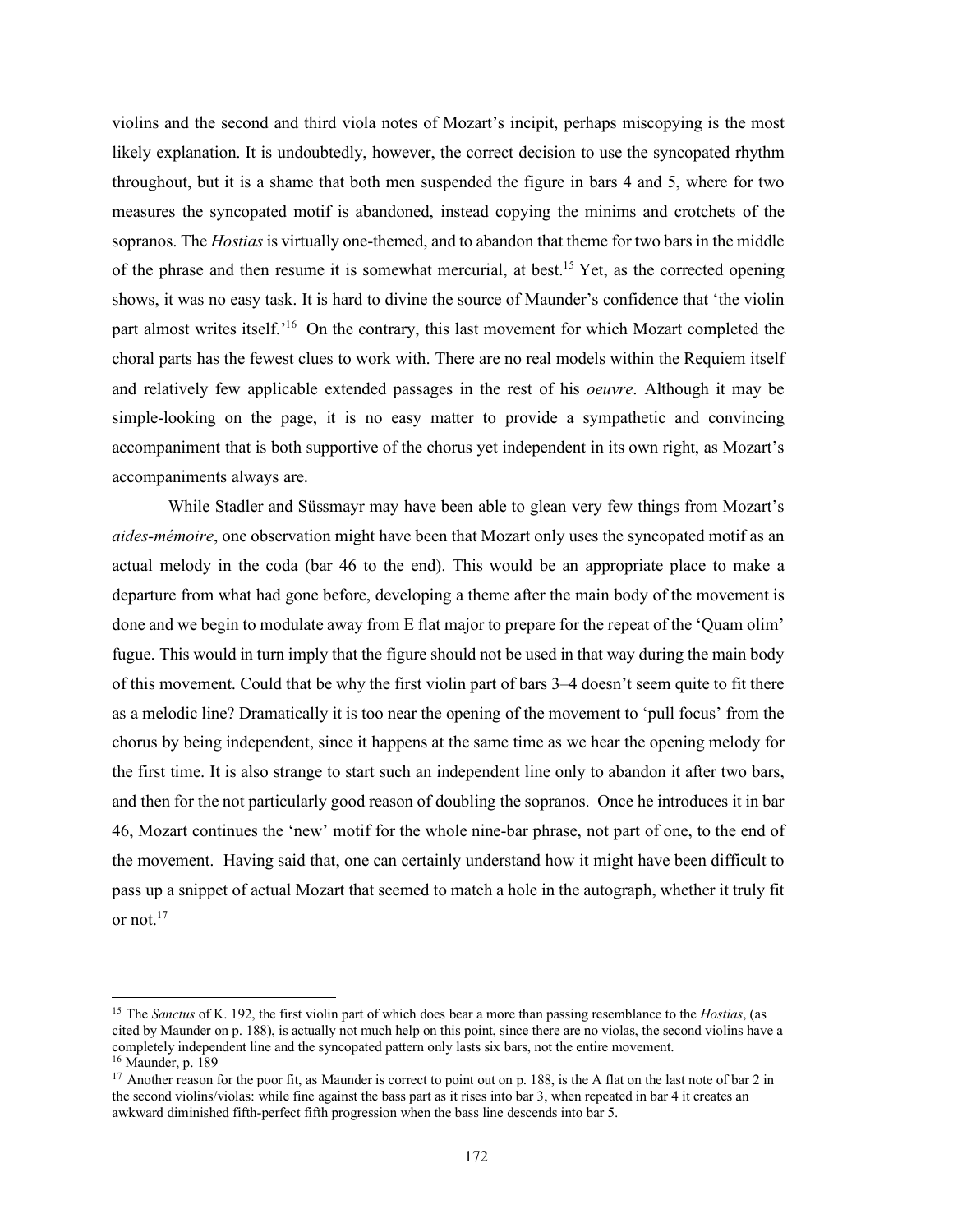It is hard to see why Stadler/Süssmayr did not adapt Mozart's introduction exactly for the interlude in bars 21–22: it is a mystery why Mozart's second violin part was changed and doubled an octave lower in the violas rather than in unison. Continuing, surely the *piano* indications for the upper strings in bars 24, 28 and 32 happen a beat too late? It would have been better to anticipate the chorus' *piano* entry a beat earlier than to cover it with strings that are still *forte:*



Furthermore, the violin parts are left hanging in mid-air whenever they make the dynamic change. The present edition renders it thus, so that the strings are already *piano* before the choral entry. Note also how the first *piano* soprano note is anticipated, making a smoother transition:



An interesting detail is that Mozart himself varied his opening second violin part in bar 44—the rising motion now starts on the fifth of the arpeggio instead of the tonic, approaching the A flat from the G below rather than falling from the B flat above.<sup>18</sup> The reason would seem to be that it is in this changed form that he uses it as a countermelody in the first violins two bars later,

 <sup>18</sup> i.e. the form in which it is used in bar 3-5